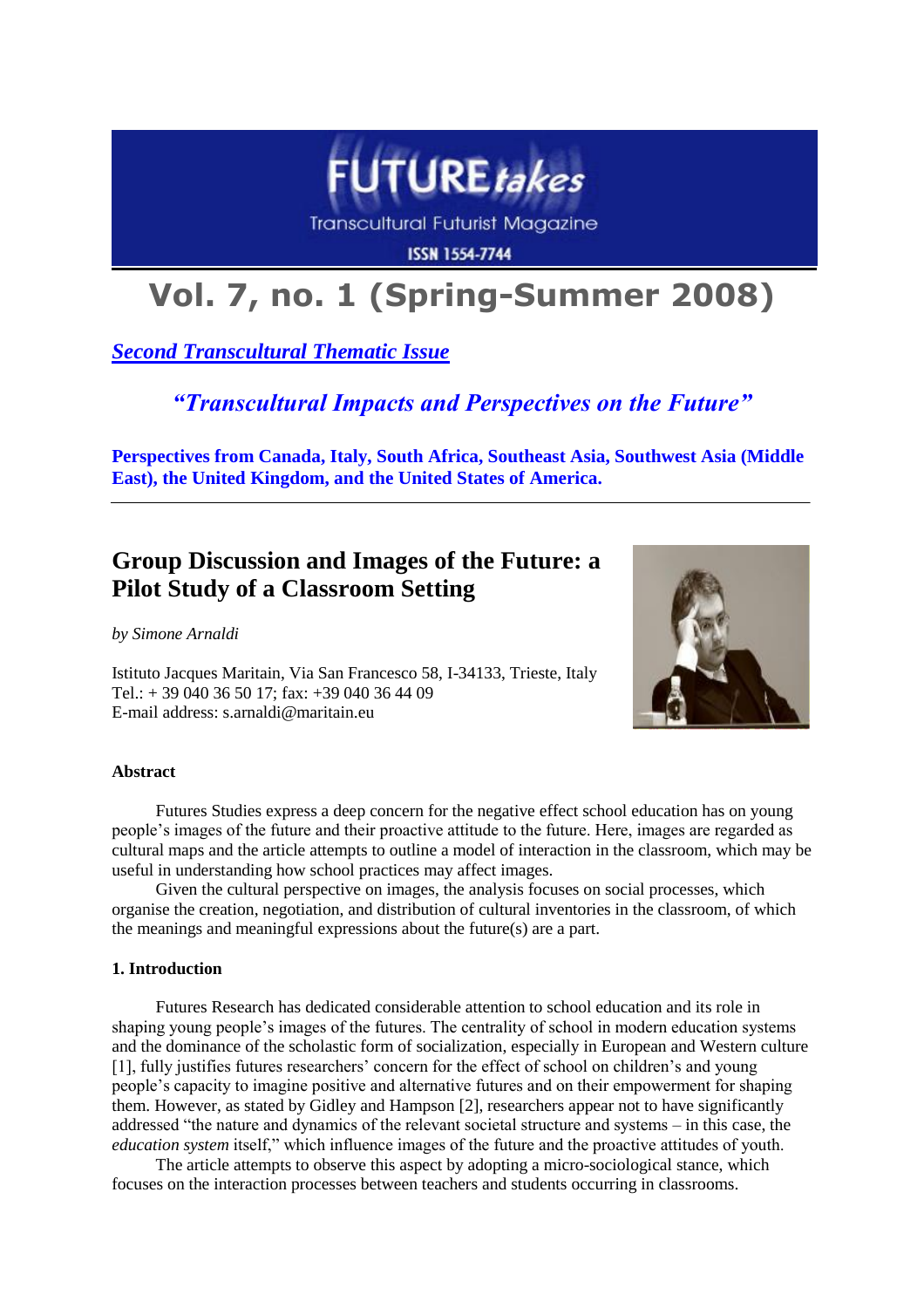Moreover, the interest here is descriptive, rather than critical. This is quite a difference from a majority of futures research, but the choice seems to be justified by the overall research goal, which is exploratory.

### **2. School and images of the future in Futures Research (FR)**

Futures studies has constantly shared a concern for the negative impact of school on images of the future and on the proactivity of young people: poor self-confidence in the capacity of affecting the future (the school presents a negative framework that focuses on social, economic and environmental problems without dealing with possible solutions and the potential of individual action); lack of incentives for holistic thinking (e.g. sectoral and not interdisciplinary curricula); scarce promotion of imagination and creative thinking [3]. Moving from this assumption, futures research has identified the need for, and promoted, curriculum innovation to change "school systems [which] are still "quintessentially" industrial era organisations," as Slaughter influentially affirms (cited in Gidley and Hampson [2]).

This stream of research is complemented by a rich literature investigating young people"s images of the future. Firstly, literature investigated young people's 'feared and preferred futures' [4], their differences by age [5-10], gender [5, 6, 9, 10], and education [9-13] (see also Gidley and Hampson for a wider review [2]). Moreover, futures research observed variations of images by children"s "intelligence" [7], socio-economic status (to be understood both as the level of education of the parents [7, 14, 15] and as deprivation in living standards [14, 15]), family and community structure [13, 16], professional profiles [9, 11] and even mental health [11]. The literature also studies the discrepancy of images, i.e. how feared, expected and preferred futures differ from each other [5]. Secondly, an influential stream of research has emerged. In these studies, "there is a highlighting of the need to explore the notion of "futures" and associated concepts such as "broadened social literacies,' 'resources of hope,' and 'young people's empowerment,' rather than focusing more narrowly on students' attitudes via their concerns for the future. Epistemologically, there is a shift from an interest in "predictive or forecasting" to "proactive or applied foresight values." [4] The main tool for matching this broad and radical research goal appears to be group-based processes for building alternative images of the future [5, 12, 17, 18] and the interaction processes are designed to create an 'appropriately facilitative environment' [17] to favour the production of alternative images and to stimulate the empowerment of participants.

However, both these streams of research say little about the social processes occurring in schools and classrooms and about the ways through which the impact of education on images occurs.

The following sections are an attempt to offer an insight on these aspects.

#### **3. Two alternative perspectives on images of the future based on the notion of culture**

The notion of culture is the beacon of this work.

The link between culture and images of the future is acknowledged by a significant part of the futures research community, with outstanding contributions by Eleonora Barberi Masini [19], Denis Goulet [20, 21], Sohayl Inayatullah [22], John McHale [23], Fred Polak [24], and Paul Schafer [25] among others.

A particular attention is deserved here to "Cultural Futures Research" (CFR), which is the label that the American anthropologist Robert Textor assigns to Futures Research "in which the concept of culture (or "cultural system" or "sociocultural system") is employed with some measure of directness, explicitness, consistency, and sophistication." CFR tries to frame anticipations of the future in actors' cultural context [26].

**Ethnography** is one of the methods used by CFR. According to Textor, "as the cultural anthropologist conventionally uses ethnography to study an extant culture, so he or she can use Ethnographic Futures Research (EFR) to elicit from members of an extant social group their images and preferences (cognitions and values) with respect to possible or probable future cultures for their group." [26].

The tool for EFR is either unstructured or semi-structured individual interview, which is maintained as much open, interactive, and flexible as possible [26, 27]. The key stages of the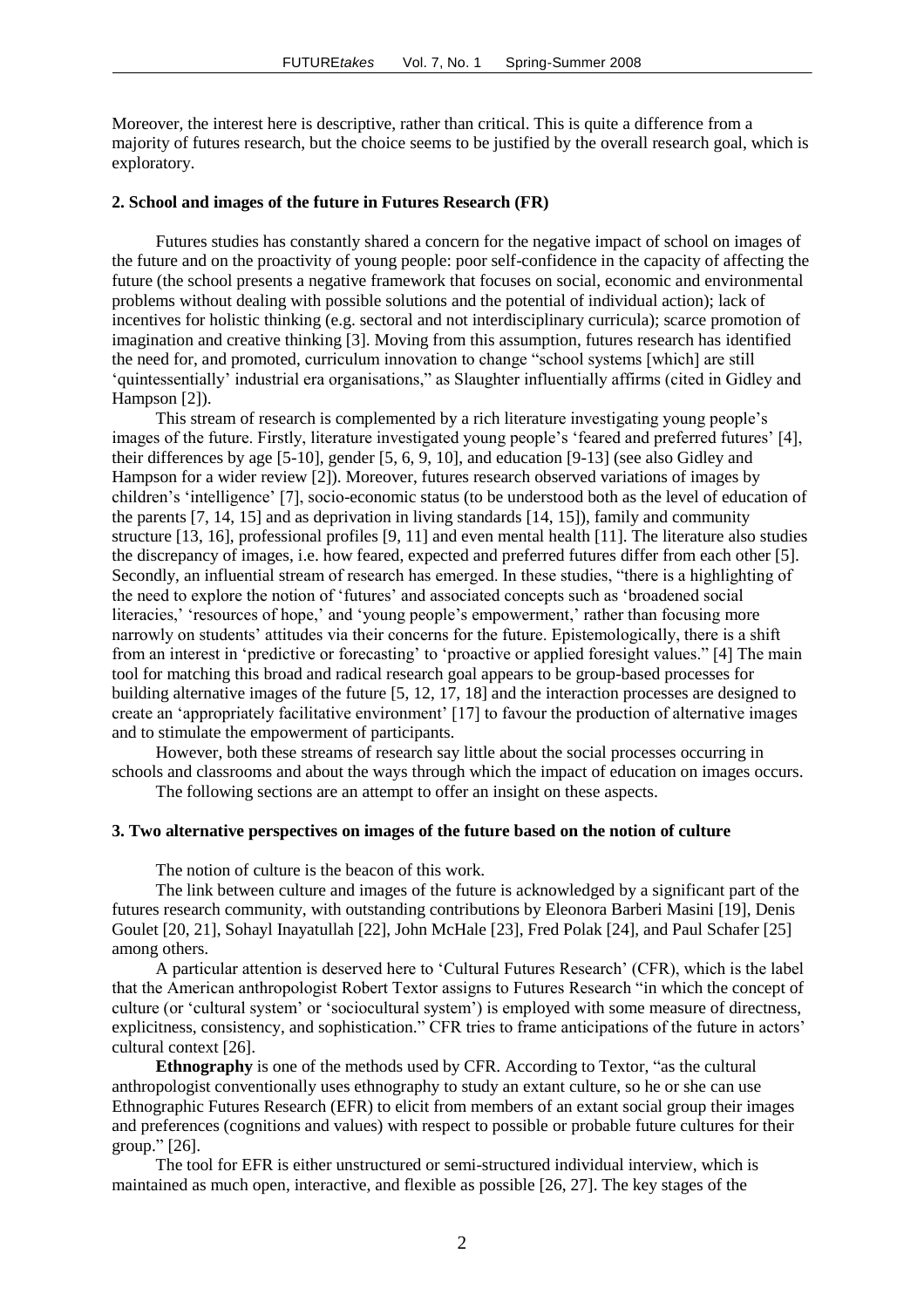ethnographic process are: (1) identification of a population and its corresponding culture; (2) identification of a time horizon; (3) identification of a key factor generating change; (4) selection of the dimensions of the socio-cultural system observed in the future; (5) the selection and elicitation of basic assumptions of research with regard to the change factor and the corresponding socio-cultural system [26]. Through the ethnographic interview and the interactive analysis of research protocols (transcripts of interviews, field notes and feedback of the interviewee) the ethnographer outlines scenarios of the future.

Textor"s approach is here mentioned in some detail because our research shares this focus on culture and on fieldwork with EFR. However, though the object of observation (anticipations of the futures) and the interpretive perspective (culture) are common, the article does not aim at outlining alternative future scenarios; instead it focuses on social processes influencing images of the future.

The concept of **cultural map** is central to this approach. The use of this notion to describe images of the future is based on Hutchinson, who notices how "metaphorically and genealogically speaking, our guiding images may be seen as forms of cultural maps" which are "not just cultural and historical artefacts. They are also contemporary sites of cultural politics' [28]. In a second article, Hutchinson reviews some of the most important cultural artefacts, criticises the underlying political assumptions, and wishes for alternative mapping practices [29]. Hutchinson"s maps can be regarded as an interconnected series of cultural objects, which I define according to Griswold [30] as "a shared significance embodied in a form", but, from a process point of view, they include also the mapping itself, the poiesis which generates these objects.

Our argument moves from the distinction of these two dimensions of culture and the discussion is largely indebted to the work by Ulf Hannerz and Michel de Certeau [31, 32].

#### **4. Culture, images of the future and social practices**

The distinction of two levels of meanings and forms resounds in the differentiation proposed by Hannerz [31] between: (1) "ideas and modes of thoughts, as entities and processes of the mind [..] as well as the various ways of handling ideas in characteristic modes of mental operations'; (2) 'forms of externalisation, as the different ways in which meaning is made accessible to the senses'. Moreover, the Author adds a third dimension, which is determinant in linking culture and society. This third dimension refers to: (3) "social distributions, [as] the ways in which the collective cultural inventory of meanings and meaningful external forms […] is spread over a population and its social relationships'.

According to this approach to culture, social relations frame cultural flows and distribute meanings, their overt forms, and the resources for individuals and social groups to affirm their own particular inventories of meanings. Hannerz lists four "frameworks of flow" that socially organise cultural inventories: form of life, market, state (or regime), and movements.

The **form of life** framework is the place of everyday face-to-face interaction, of routines and habits. The flow of meanings and forms is relatively free and mutual and their distribution tends to be symmetrical among the participants to the framework. Cultural inventories are shared to a degree that is higher than in the other frameworks. The **market** is the institutional place for commodities exchange. They are considered "cultural commodities" as they bear some meaning and their production and distribution are performed by specialists who receive for that a material reward. The **state** framework is an organisational form which involves a degree of control over activities within a territory (real or symbolic) on the basis of concentrated, publicly acknowledged power. The concentration of power makes the state able to accumulate material resources for long term cultural work, which is partly dedicated to generate and distribute legitimizing cultural inventories. Specialisation of knowledge is a condition for this action of legitimization. Hannerz proposes "regime" as an alternative name of this framework. Whilst the Author prefers "state" because of state"s key role in contemporary cultural systems, 'regime' is hereafter used as its more general scope seems preferable for an analysis that is not focussed on the societal level. Eventually, **movements** are collective efforts to transform a more or less large part of the meanings and meaningful forms of a cultural systems, or to change the distribution of these meanings and forms. They emerge in a culture and act as a "consciousness raising" collective actor. They are usually less centralised in their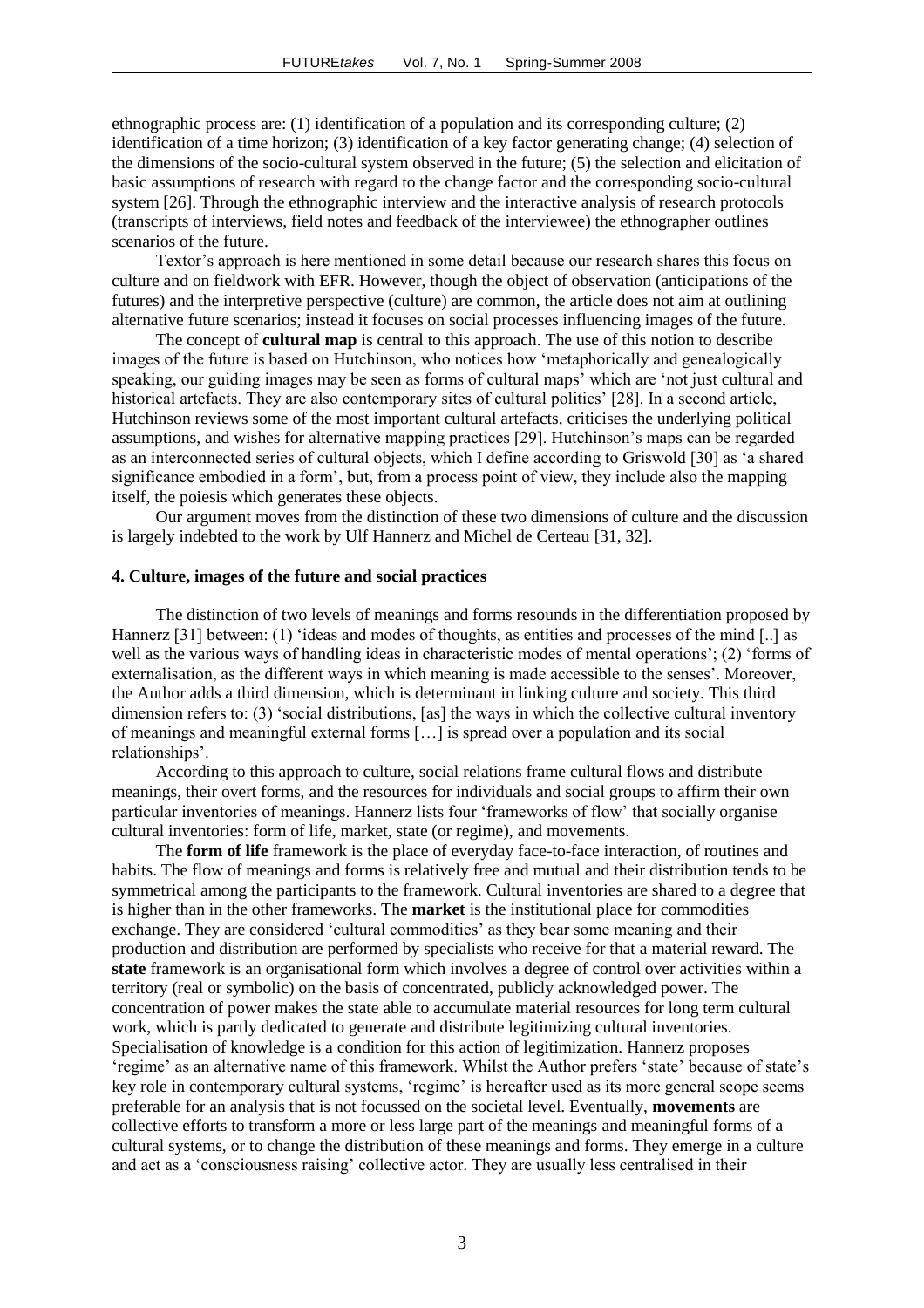management of cultural flows than regimes, and they concentrate less symbolic and material resources to carry on their cultural work.

Hannerz's institutional perspective on culture offers a general model for framing the social organisation of meanings. To better understand the complex interaction of these four frameworks, we rely on De Certeau"s work to make "explicit the systems of operational combinations (*les combinatoires d'opérations*)" which compose a culture [32].

Such practices are dependent on, and produce, the asymmetrical/symmetrical distribution of meaning inventories. Participants to social interactions in the case of an ideal-type symmetrical distribution may count on similar cultural inventories, resources, power: they move from near starting points. Asymmetric distributions see participants to meaningful social interaction starting from diverse inventories and diverse amounts of resources and power to affirm and expand their private array of cultural inventories.

In De Certeau"s terms, we interpret asymmetric relations in terms of a duality between strategy and tactic. Strategic practice is "the calculus of force-relationships which becomes possible when a subject of will and power […] can be isolated from an environment. A strategy assumes a place that can be circumscribed as "proper" (*propre*) and thus serve as the basis for generating relations with an exterior distinct from it' [32]. Tactical practice is instead 'a calculus which cannot count on a 'proper' (a spatial or institutional localization, nor thus on a borderline distinguishing the other as a visible totality)" [32]. The opposition of strategy and tactic is based on the asymmetry of power relations among different social actors. Strategic practice defines a distinct cultural space, whose meanings acquire a "proper" interpretation through the process which produces them. Tactical practice is instead a form of cultural production that re-edits, negotiates, and creates new meanings by manipulating those produced in strategic practices, by insinuating itself in the spaces which are created and delimited by other social actors.

Each of the frames may be structured according to this binary partition, but – and this aspect is the most important here – we can assume that strategic practice is mainly associated to the organisation/institutional frames of the regime and the market, whilst the form of life may be mainly associated to tactical social practices, with the movements that may assume an intermediate position.

The crossing of Hannerz"s and De Certeau"s theories completes our interpretative frame of cultural dynamics. What is left, is to see how such a frame can be applied to study the social organisation of meanings and meaningful forms in classrooms.

#### **5. A cultural approach to classroom dynamics**

The previous sections of the article outlined an approach to social processes organising cultural inventories of meanings and meaningful forms. The current section applies this framework to the analysis of classroom dynamics and of the way classroom interaction affects images of the future.

The starting point is Herbert"s classic definition of classroom as "one adult who regularly interact with a group of youngsters whose presence is compulsory' (cited in Carli and Mosca [33]). This definition emphasises a triadic model of the educational situation, which is better conceived, rather than as a duality of teacher/individual students, as emerging by the interaction of teacher, students as individuals, and the peer group of students [34]. This triadic model also implies that the peer group acts as an interpretive community for negotiating and mediating the influence of the larger socio-cultural environment.

From this perspective, the study of classrooms is not a study of individuals, but a study of groups: an artificial group (the class itself), within which other subgroups emerge. Firstly, this partition is generated by the double dichotomy between childhood/adulthood, and between the opposite roles of the participants to the pedagogic relation (teacher/learner). Secondly, new partitions usually occur among the students with the emergence of natural subgroups of peers [35].

The set of cultural inventories emerging from classroom interaction is named "lived culture" by Apple and Weiss: "lived culture refers to culture as it is produced in ongoing interactions and as a terrain in which class, race, and gender meanings and antagonisms are played out" (cited in Alton-Lee et al. [36]). Shifting the focus of our perspective, if we conceive images of the future as "cultural maps' or 'cultural object,' it does not appear improper to consider also images about past, present, and alternative futures, as played out in classroom lived culture.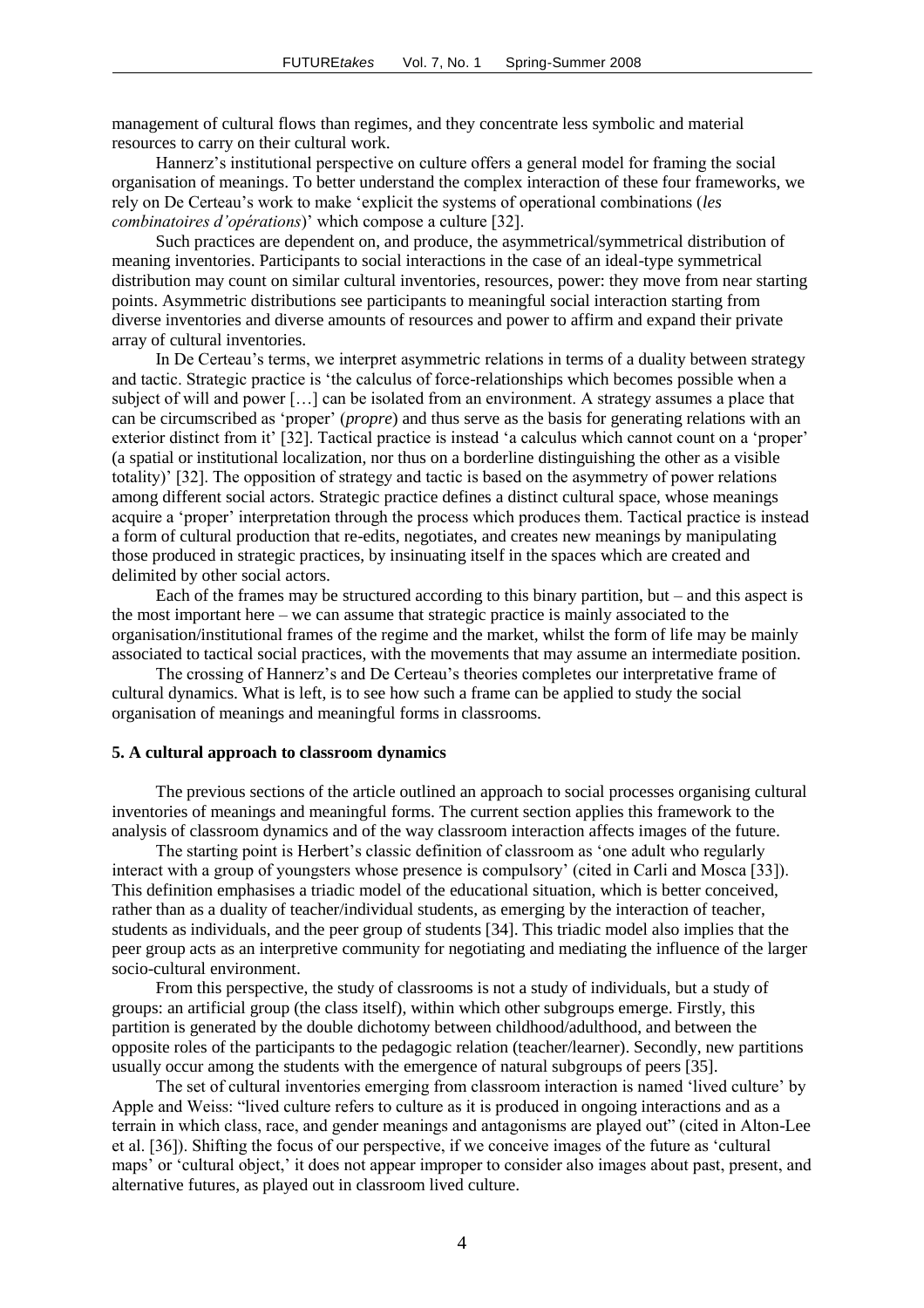Lived culture is produced at the intersection of two "framework of flows" which are central to classroom dynamics: form of life and regime. In fact, the "regular interaction" is the explicit assumption of the form of life framework. Moreover, the adult (the teacher) may be assumed as she/he embodies the regime framework. The teacher is the acknowledged authority in the educational situation and defines the classroom as its proper organisational and social space.

The teacher/student relation is asymmetric and, in line with the socialisation project of the school, it is based on an implicit assumption: the construction of the student as incompetent, both in terms of curriculum contents and relational skills. As a consequence, the teacher has a (theoretically) exclusive role in defining the agenda and the rules of interaction in the classroom. The teacher, moreover, is officially acknowledged as the only actor entitled to assess other actors (students) performance in terms both of contents and behaviour [37]. Referring to De Certeau"s distinction between tactic and strategy, the teacher is the locus of strategic practice in classroom, while students are the locus of tactical practice. The strategic role of the teacher emerges fully when considering discursive practice in classroom, as teacher"s power is "enacted, embodied and may be observed in the structure of classroom conversation' [37], thus justifying the attention to the discursive practices in classroom and, especially, the observation of the dynamics of access to public discourse in classroom, which communicates primarily the contents of public culture through teacher and children"s public talk. Public discourse is hence the locus of meanings that are considered relevant for the enactment of the curriculum and it is at the crossing of the two frameworks of regime and forms of life. Therefore, access to public discourse is a key resource in classroom interaction, as it is obviously necessary to teachers for conducting pedagogic activities. In classroom discourse, the teacher "strategically" selects the contents which are allowed in the public discourse, both ex ante by defining the instructional units to be taught in line with the school socialisation project, and ex post by evaluating student performance and thus selecting the relevant meanings to be retained by the classroom. Furthermore, teacher"s questions and evaluative practices define the correct (or proper) meanings to be associated to the contents of the public discourse. The teacher, moreover, decides also the rules of interaction that structure conversation and, in particular, rules of turn-taking [38, 39].

If public discourse is the proper place of teacher"s strategy, children"s tactics insinuate themselves into it, they "constantly manipulate events in order to turn them into "opportunities"" [32]. Children"s goal is two-fold. On the one hand, they search for opportunities to comply with the requirements of the publicly enacted curriculum and to compete for rewarding (or to avoid punishment) through correctly providing an answer to teacher"s questions and, in general, through successfully performing an assigned task. On the other, they look both for chances to contest and contrast the meanings distributed through the public discourse, and for performing task which they are not allowed to do (e.g. assessment of peer performance) [40]. Students perform tactics to grant for them or their peers a privileged access to public discourse both by violating the "rules of the game" established by and negotiated with the teacher, and by exploiting rules themselves to gain access to public discourse beyond the will and programmes of the teacher (Tab. 1).

|                 | Tactic (student)                                                                                 | <b>Strategy</b> (teacher)                                |
|-----------------|--------------------------------------------------------------------------------------------------|----------------------------------------------------------|
| <b>Contents</b> | - compliance/competition for rewarding<br>- meaning interpretation<br>- challenge to the teacher | - agenda setting<br>- meaning definition<br>- assessment |
| <b>Forms</b>    | - violation of rules<br>- exploitation of rules                                                  | - rules setting<br>- turn allocation                     |

5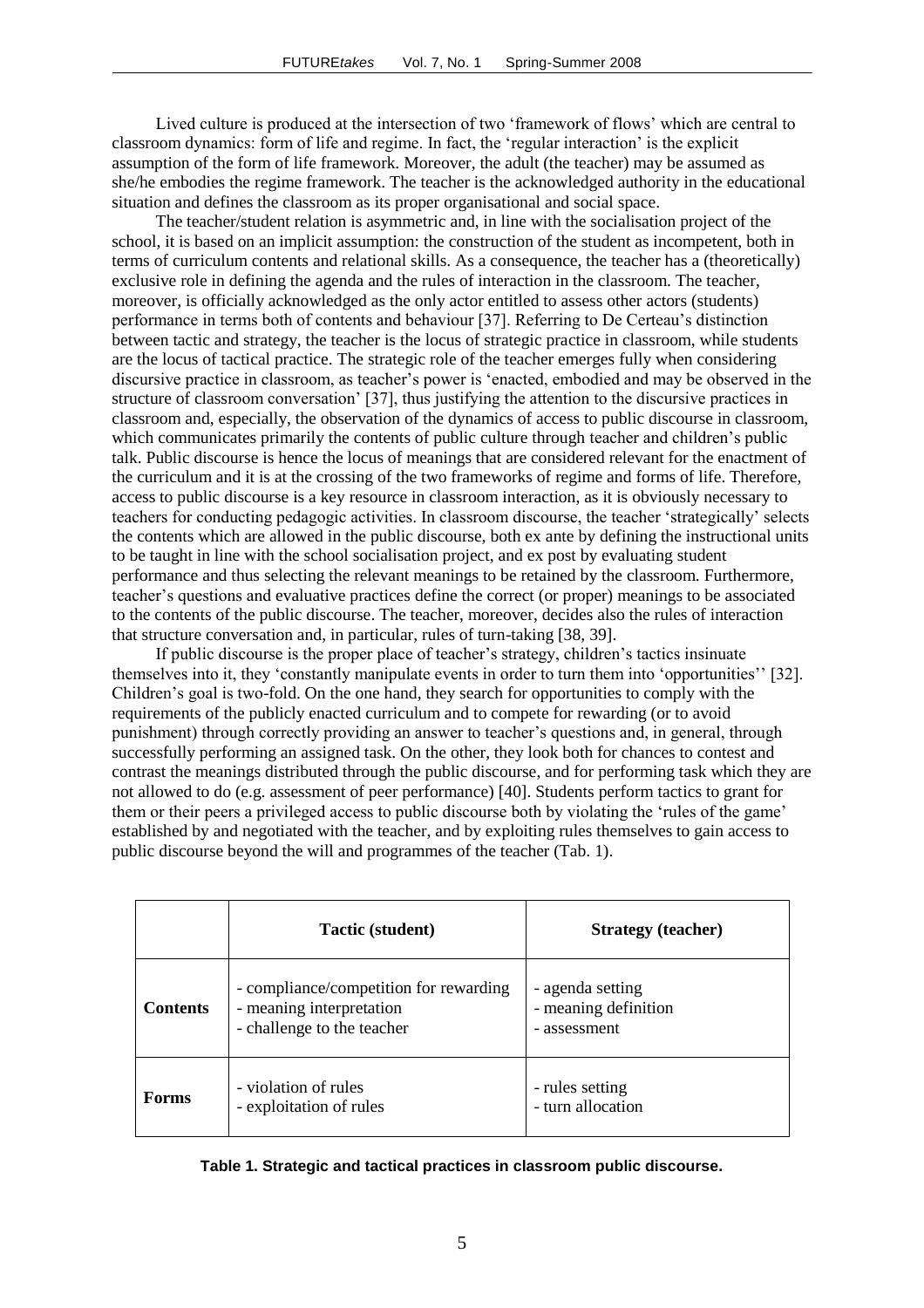### **6. The pilot study: goals and research design**

The research attempted to implement an empirical design to observe how discursive practices occurring in a classroom influence the construction of pupils" images of the future, with a specific attention to the strategies and tactics to have access to the public discourse, during a discussion of a future-oriented topic.

The data collection was realised in a primary school in the town of Trieste (Italy), in a fourth year class composed of 22 pupils between 8 and 9 years, of which 13 were male and 9 were female. All the pupils were Italian, except for a Chinese child.

The collection of data combines audio registration of classroom discussion, written texts, and silent observation by the researcher. The observation period lasted three months and the observer was allowed to enter classroom during the lessons of Italian language. The attendance of the researcher in the class had two functions: (1) a preliminary function as attendance was dedicated to silently observe the classroom dynamics during normal lessons and to make the researcher"s presence more familiar to the children; (2) data collection on the last day of attendance.

The collection of data was realised according to a two step procedure. First of all, the researcher agreed with the teacher that children should write a short essay, without any pre-defined form or structure, on the image of how their own house, school and neighbourhood ("the street where you will live") when they are grown up. Secondly, children were asked to read and publicly discuss their essays.

The definition of the topics to discuss partly reproduces an unpublished work of Eleonora Barbieri Masini and Salvatore Rizza [41], is also based in part on the work of Pellizzoli et al. [14]. In these two reference works, the children were asked to draw and provide short written comments on the following three subjects:

(1) "**Me in 2000" –** what the people think, in the first person, of the future: a projection of the chronological and experienced me;

(2) "**The room in which you will eat in 2000" –** to show the environment, relations, perhaps the family"s structural composition, style and level of life, including economic level;

(3) "**School in 2000**" – to show how teaching and teacher–pupil relations are viewed.

The present study re-elaborated these models and was re-oriented in two directions: (1) the exploration of children"s images of the future basically through the study of written essays; (2) the exploration of discursive practices in classroom, i.e. how images of the future are discussed and how discussion may change their content. The following section presents an analysis of the discussion on the topic of "the house where you will live when you are grown-up".

#### **7. Discursive practices, social processes and images of the future in classroom**

This section starts a second part of the article, which is focussed on the discursive practices in classroom, and presents some results of the analysis of an audio registration for a total length amounting to 36 minutes. A first subsection deals with the forms of conversational interaction in classroom. A second subsection is dedicated to analyse discursive tactics and strategies with respect to the contents of the public discourse.

The audio analysed here is divided in two parts: (1) assignment of the tasks and individual writing of the essays (about 12 minutes); (2) public reading and discussion of the essays on the house in the future (the remaining 24 minutes).

#### *7.1. Forms of interaction and negotiated order in the classroom*

We noticed in section 5 that the teacher has the primary task to maintain order in the classroom, as a condition for performing teaching activities themselves. However, order in the classroom is always a negotiated order, which teachers and children contribute to enact, as the power relations underlying such an order<sup>i</sup>.

The observed classroom was not a quiet one. If we consider requests by the teacher to children to be silent, we count 21 interruptions by the pupils in 24 minutes of registration. There were an additional 19 interruptions when children laughed while classmates were reading or answering the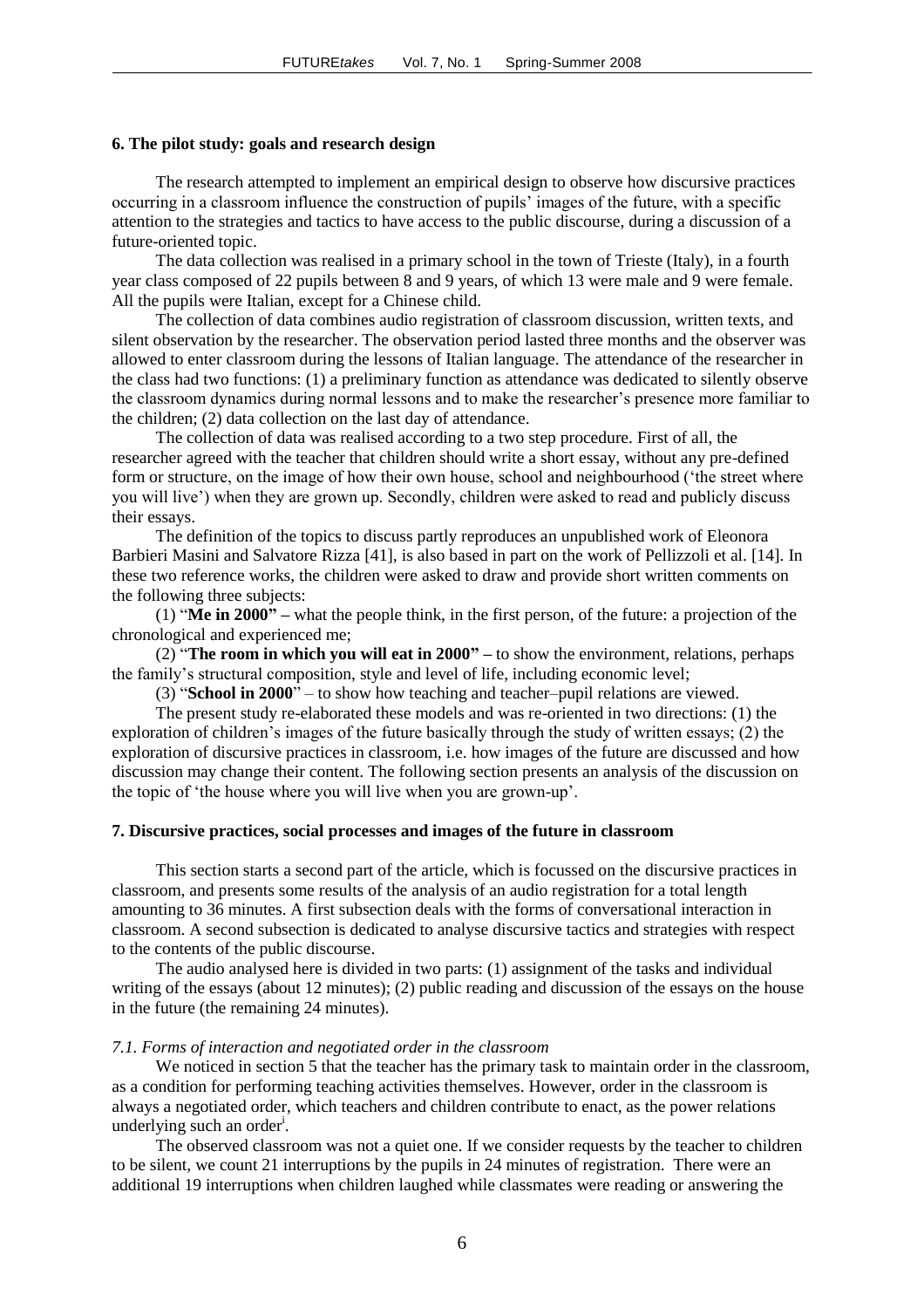teacher. This climate is well described by the following episode. The teacher is compelled to recall to all the pupils the rules governing the collective practice of the discussion:

Teacher: Shush! well no no no. listen to me. now I am asking seriously. I am very serious about this. we cannot tell things to each other with this noise because I do not hear you don"t… in my opinion it was very interesting to listen each other but if there"s continuously a talk we really cannot. we bother we bug. do you understand? let us attempt to self-control a bit (lines 530-540)

The teacher"s monologue recalls one of the basic rules established for the discussion, which is a classic rule of classroom activities: turn-taking is organised to minimise speakers" overlap and, in this case, it implies that no children are allowed to speak except the one who is reading her/his essay. There is also another fundamental rule for this discussion: everybody has to read, and each house described in the essay must be read and discussed publicly. This rule guides us to consider children"s knowledge of interaction rules, specifically turn-allocation procedures. First of all, pupils know such rules and paradoxically such rules may also create contrasts with the teacher who established them. The following excerpt, which concerns the end of the discussion, highlights peer behaviour when the rule stating that every text should be read, is not respected by the teacher. The conversational sequence is opened by a boy (registration is not enough clear to assign individual pupils), who reminds to the teacher that the texts of two classmates were not yet read. Other boys and girls enter the sequence to support his point of view.

| Boy 1:     | the both of them too                                    |
|------------|---------------------------------------------------------|
| Teacher:   | also the two of them should, since everybody has spoken |
| Boy 2:     | Gesualdo too                                            |
| Teacher:   | Gesualdo too                                            |
| Chorus:    | What?                                                   |
| Girl $1$ : | Teacher also Pia                                        |
| Teacher:   | Arcibaldo?                                              |
| Boy $3$ :  | Ronaldo too! (lines 977-992)                            |
|            |                                                         |

This knowledge is exploited by children to grant for themselves a privileged access to public discourse, as in the following case. In fact, Mia wrote the following essay:

*Super-hot house! with four floors + huge garden + one swimming pool with a donut-shaped slide and a fountain in the middle and whirlpool bath + a wood and a camping for me alone! + a big bathtub +7 cats and 9 dogs + 7 water carrier + bedrooms with bunk beds + cleaning woman + TVs and 9 campers + another small wooden house in the mountains.*

The girl mentions two houses: the first enormous and the second small. In the discussion, the teacher asks to read only to those children who described in their text a small house:

| Teacher: big or small Mia?                     |
|------------------------------------------------|
| both small                                     |
| small. regular. tell us                        |
| a small house in the mountains (lines 455-459) |
|                                                |

After a first uncertainty, the girl answers that, yes, she spoke of a small house and she describes it, thus acquiring again access to public discourse. Later in the discussion, The teacher forgets that Mia has already read her essay and asks Mia to read again:

| Teacher: | Mia go on                                    |
|----------|----------------------------------------------|
| Mia:     | a big house with four floors enormous garden |
| Teacher: | no no sorry sorry                            |
| Boy 1:   | it is not fair she already read              |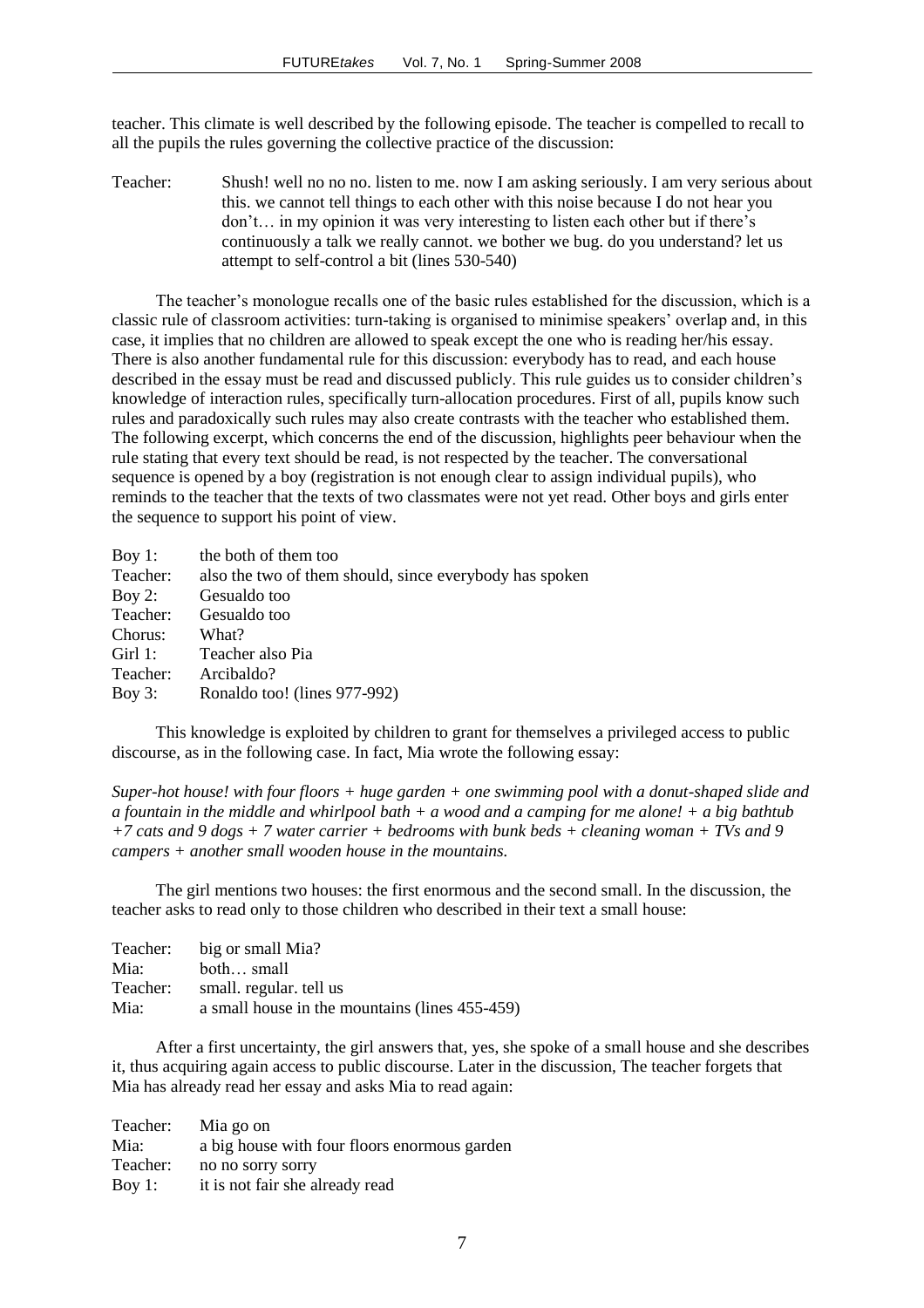|          | Teacher: (to Mia) excuse me I do not understand. didn't you have a house in the mountains? |
|----------|--------------------------------------------------------------------------------------------|
| Mia:     | yes but also another one                                                                   |
| Teacher: | another one? Let's listen to the other one! (lines 702-706)                                |

After Mia starts reading, the teacher remembers that her house of the future was already publicly presented and asks her for a confirmation, backed by a boy who reminds that Mia already had her chance to read. Then, Mia exploits the ambiguity of the rule established by the teacher (every house is to be publicly discussed) and presents the big one, thus granting twice her access to public discourse.

In general, the turn-taking system of the classroom is based on the direct designation of the speaker by the teacher. This type of selection of speakers recurs 25 times and implies the verbal designation of the speakers in 22 cases and in three cases the non verbal designation of the speaker, i.e. through a gesture or through body language. Only twice the teacher addresses a question to the whole classroom and asks all the children to speak. In this case, the selection process is rather chaotic and again it is closed by a direct choice of the teacher among the children who self-selected:

| Teacher: | all these houses are big, enormous! Is there anybody who will have a small house? |
|----------|-----------------------------------------------------------------------------------|
| Chorus:  | me!                                                                               |
|          | Teacher: (to one of the children) you? tell us! (lines 418-420)                   |

or:

| Teacher: | stop. who thinks of being single as well?        |
|----------|--------------------------------------------------|
| Chorus:  | me!                                              |
| Teacher: | So all of you! <i>Mamma mia!</i> (lines 368-371) |

The picture emerging in this subsection is that of a classroom in which the order and rules of interaction imposed by the teacher are frequently breached by the children both collectively and individually (utterances pronounced aloud by single children when not requested or when not allowed according to the rules of interaction in force). For the latter, 51 occurrences are counted.

In the two following cases, children appeal to the rules (i.e. everybody has to read) to select a peer for accessing public discourse. In the following case, Arcibaldo is selected by the teacher for reading his text, but he does not answer and hides his head between his hands, as he is shy and he is embarrassed by the content of his essay. The teacher seems to decide to select another pupil, but she has to struggle for a while with the other children, who want the rule to be respected:

| Teacher:   | and you, Arcibaldo?                                                  |
|------------|----------------------------------------------------------------------|
| Arcibaldo: | (does not answer, moans)                                             |
| Eraldo:    | he was engaged with Jessica                                          |
| Teacher:   | excuse me you know that or he told you?                              |
| Eraldo:    | no, we know that. listen if you like I tell you how the text is done |
| Teacher:   | shush! shush! not now not this!                                      |
| Eraldo:    | but everybody has to read!                                           |
| Teacher:   | well, yes, we must listen to everybody. shush then. shush!           |
| (Voices)   |                                                                      |
| Lucia:     | he told that he still loves Jessica                                  |
| Teacher:   | no! then Lucia did you forget? Mia go on (lines 683-697)             |

The second case concerns a confused sequence with voices overlapping and attempting to select peers as speakers for the next turn in conversation. The teacher asks to the children who is yet to read (it is not a question from the grammatical point of view, but it is from a pragmatic perspective), and then children start naming peers. The first to be named is selected by the teacher to speak, but she does not answer. Then the sequence is repeated, till the second to be named starts reading after the teacher"s request.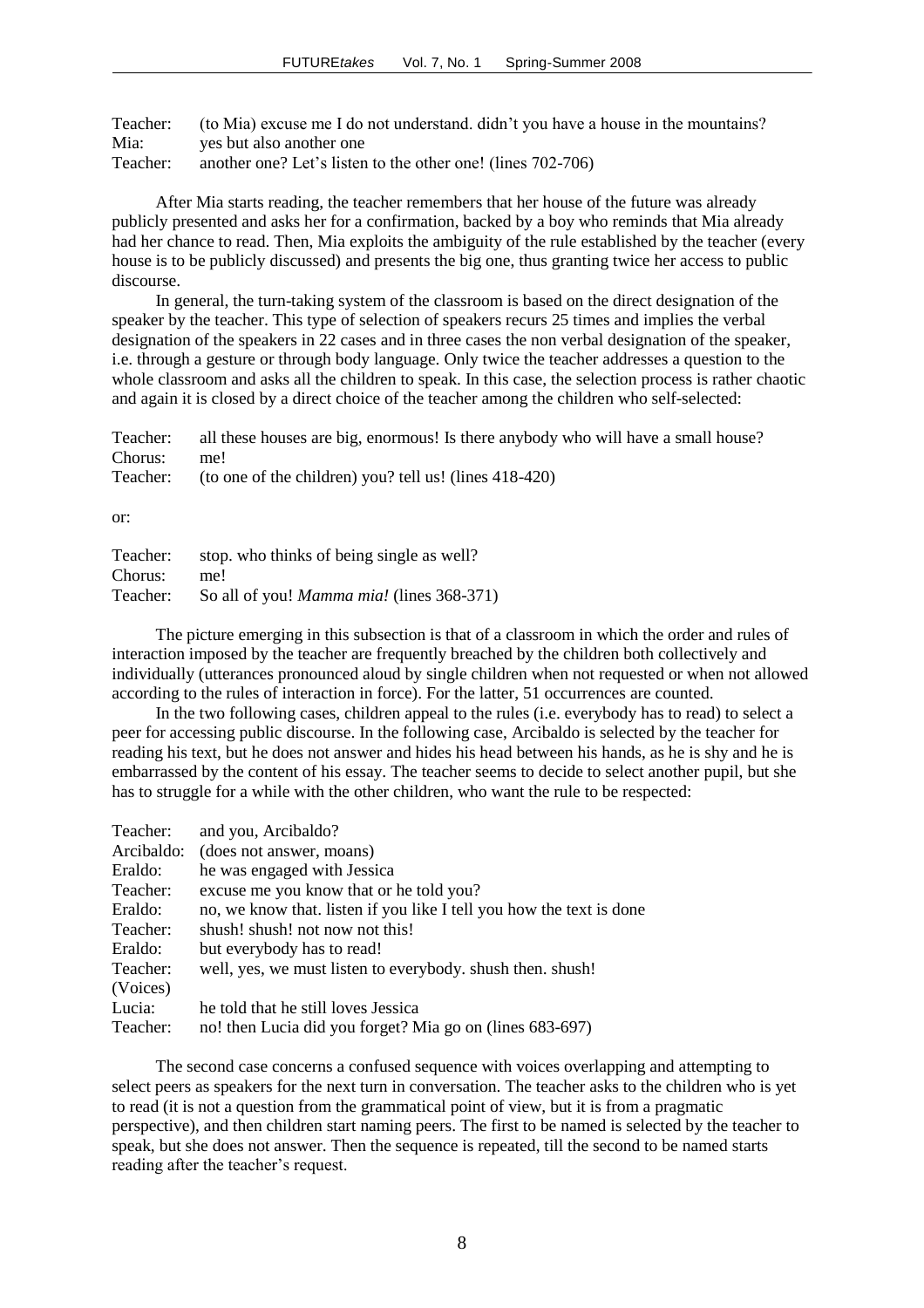| Teacher:           | wait there's still somebody who did not tell anything                              |
|--------------------|------------------------------------------------------------------------------------|
| Boy 1:             | Pia                                                                                |
| Teacher:           | oh, let's go Pia, tell us how your house will be                                   |
| Pia:               | (does not answer)                                                                  |
| Boy $2$ :          | neither Geraldo                                                                    |
| Boy $3$ :          | nor Rosalia and                                                                    |
| Boy 4:             | and Eugenia either                                                                 |
| Boy $5$ :          | and Lucia either                                                                   |
| Boy 2:             | and Arcibaldo either                                                               |
| Teacher:<br>wrote? | shush! Pia let's go. what would you like to tell us? Different stuff from what you |
| Pia:               | (does not answer)                                                                  |
| Teacher:           | nothing? let's go no. Geraldo you house (lines 757-772)                            |

#### *7.2. Contents of interaction and images in classroom*

Children know which topics are admitted to be discussed publicly and which are allowed as peers" private talk. The following excerpt is taken from the first part of the registration, i.e. the period of time dedicated to the writing of essays. Three children have finished writing their texts and then start a play. The play consists in writing a list of events on paper and in asking a peer to choose number. Then, all the events corresponding to the number and to its multipliers are selected. The events selected are told to happen to the boy who chose the number.

| Boy $1$ :  | lucky bastard Arcibaldo. You marry Jessica! Lucky bastard lucky bastard lucky bastard!                                                                                         |
|------------|--------------------------------------------------------------------------------------------------------------------------------------------------------------------------------|
| Eraldo:    | you named Pia (laughing), one two three four five you won't make it on the table, one                                                                                          |
|            | two three four five you marry Jessica, one two three four five you will never have Pia.<br>one two three and yes wait, one two three four five you won't be gay, one two three |
|            | four five you won't be poor but you will be gay (laughing), you will millionaire                                                                                               |
| Arcibaldo: | it's better                                                                                                                                                                    |
| Eraldo:    | one two three                                                                                                                                                                  |
| Arcibaldo: | what does it mean 'motorbike'?                                                                                                                                                 |
| Eraldo:    | on the motorbike                                                                                                                                                               |
| Arcibaldo: | cool!                                                                                                                                                                          |
| Eraldo:    | one two three four and yes one two three four five. then you will be millionaire you<br>will have one hundred children you will make them on the motorbike and you will love   |
| Teacher:   | well no stop it! one cannot speak like that!                                                                                                                                   |
| Arcibaldo: |                                                                                                                                                                                |
|            | but it's a play!                                                                                                                                                               |
| Teacher:   | yes but you cannot talk like that, you disturb others (lines 47-78)                                                                                                            |

The play, which would have been probably continued, is stopped by the teacher, who brings children back to the tasks assigned and to the rules of interaction. It is interesting to notice how the justification of Arcibaldo ('but it's a play!') is exactly aimed to shift the contents from the public to the private sphere. In this case, the tactic is not successful, probably as the children introduce some topics (sexual identity, sex relations) and use a code that are not allowed among the meanings of the classroom.

Public discussion is of course much more oriented by the teacher through her/his activity of defining the meanings introduced in the discourse and through her/his assessment of the children"s performance. The structure of conversation reflects the centrality of the teacher in discussion and has a ternary structure: Question (Q), Answer (A) and Evaluation (E). Teacher"s question opens a conversational sequence, which closes after children"s answers and only if these answers are evaluated as correct by the teacher. A clear example of this structure is provided by the following excerpt:

Teacher: and ... let's say that Aldo will be enough well-done when he will be grown-up won't be? then your future is not the future of a eleven year old child is it? it's a bit older Aldo: seventeen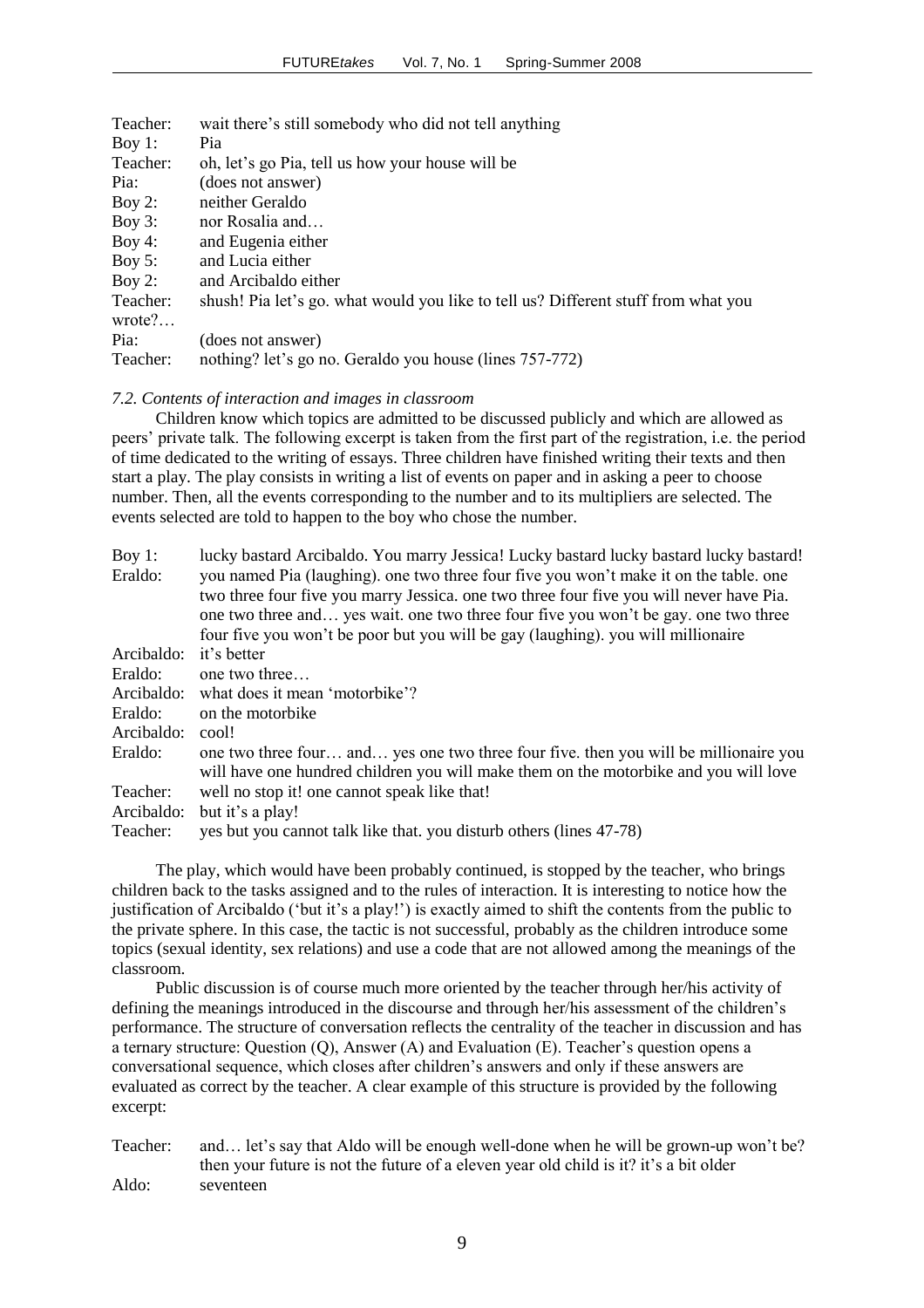Chorus: seventeen

Teacher: good let's see these distant futures. Ronaldo how will be your house? (lines 214-221)

The sequence is closed by the positive evaluation by the teacher ('Good'). The teacher's evaluation opens a new sequence and the teacher selects a new speaker.

The following sequence confirms again the QAE structure of the conversation. Osvaldo reads that nothing will change in his future house but his and his brother"s room. Then the teacher asks what will be different and the child offers a contradictory answer ('Nothing'). Thus, the sequence is not closed and the teacher opens a long procedure for jointly producing with the children a noncontradictory answer to her original question.

Osvaldo: the house won't change. Only my brother's room and mine.

Teacher: and what will be different? [Question 1]

Osvaldo: nothing [Answer 1]

(Pupils laugh)

Teacher: let me understand. the house won"t change and that"s fine. your and your brother"s rooms will change [Formulation]

Osvaldo: apart from games there is…

Boy 1: the carpets

Boy 2: everything

(Voices)<br>Girl 1:

Girl 1: furniture<br>Teacher: there will

there will not be windows any longer... Yes the windows. You mean furniture...

[Ouestion 3]

Boy 1: singers will replace Mickey Mouse pictures

Teacher: What?

Boy 1: music stars will replace Mickey Mouse pictures

Teacher: there will be music stars pictures he says

Boy 2: his girlfriend"s

Teacher: the pictures of his girlfriend

(Pupils laugh)

Teacher: Eh maybe he suggested Eraldo who has older brothers and he knows what happens. there won"t be games not any longer. there will be other stuff that you do when you are thirteen. there won"t be any longer… I don"t know perhaps the Playstation ® yes there will be still

Eraldo: yes certainly the Playstation ®. my brother always plays with it (lines 653-682)

After receiving the first contradictory answer, the teacher firstly reformulates Osvaldo"s utterance to stimulate a new answer which is ready to come. Then other children self-select to join the discussion and to picture Osvaldo"s house of the future. Despite this, the speakers do not respect the rules of turn-taking, the teacher does not sanction them but lets them bring their opinions to the discussion. After collecting some opinions, then the teacher closes the sequence by presenting a final answer that corrects the initial answer of Osvaldo: when you grow up, you don"t have games any longer.

The excerpt also demonstrates the importance of children"s experience and prior knowledge as a source of information for assessing statements about the future, basically through comparing past experience with projected images. In the episode, the teacher herself introduces such experience ("Eraldo, who has an older brother") in order to validate her statements about Osvaldo"s future house.

# **8. Conclusions**

Though it is a first step, this study appears to offer useful indications for the study of classroom interaction and the futures. The application of the theoretical framework outlined in the first sections (the two "frameworks of flow" of form of life and regime, and the distinction between tactic and strategy) provides a valuable tool for approaching classroom as a social space of distribution and creation of cultural meanings, which can relate to images of the future considered as cultural objects.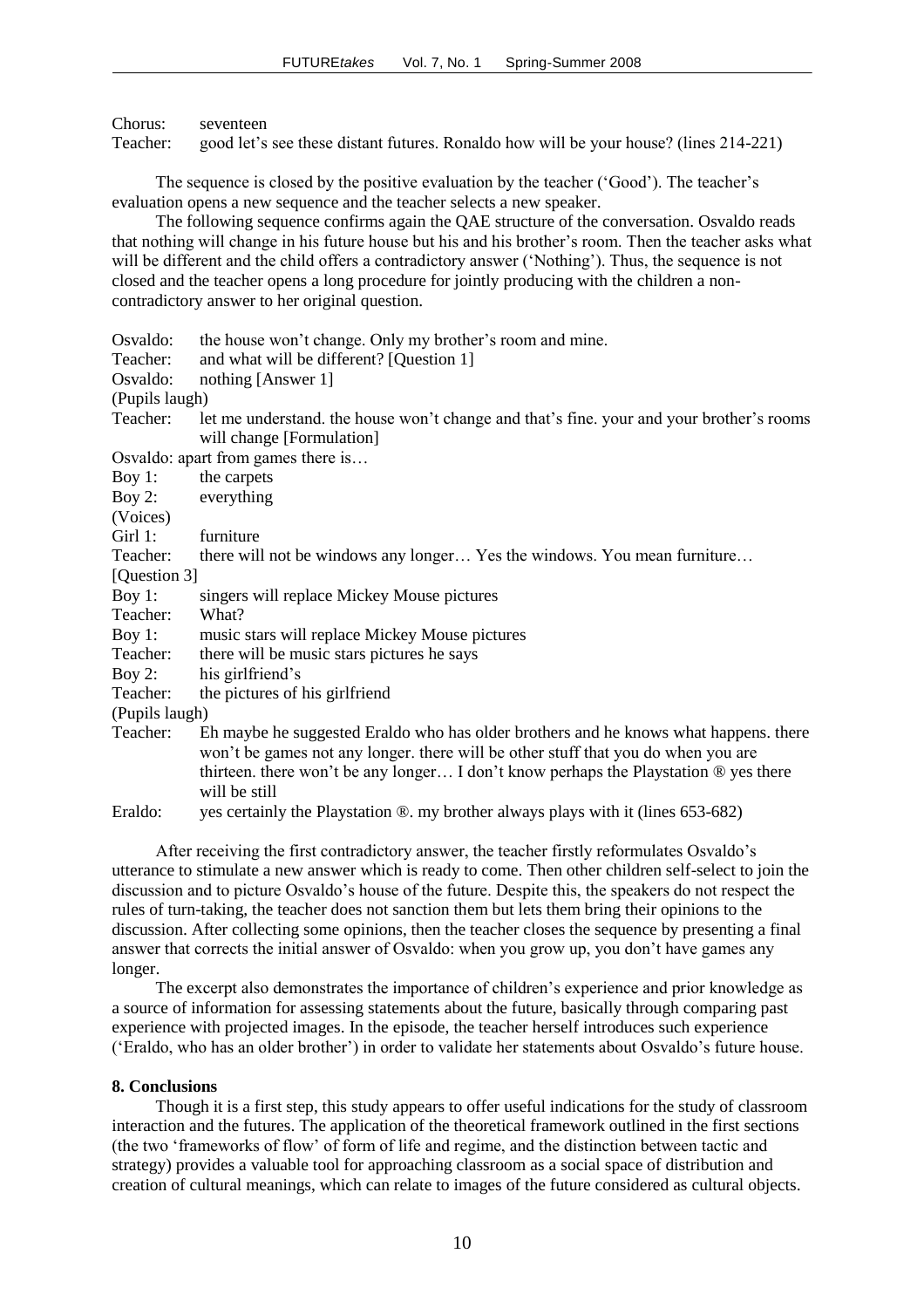The empirical part offers a first picture of the discursive practices that may occur during a classroom discussion and how such practices are used to construct the future-oriented object of the discussion.

This first attempt paves the way to two synergetic research programmes.

The first deals with the deepening of the discursive practices in classroom during futureoriented conversation. This first approach is mainly descriptive and may adopt the same design proposed by this article, i.e. the discussion of written text and artworks on the future made by the children. The second programme is far more ambitious and implies some longitudinal research work to assess the influence of curriculum instructional units on students" images of the future.

The overall goal of both of them could be to better our knowledge of social processes in classroom in order to empirically support futures research claims to change the educational system.

### **References**

[1] L. Fischer, *Sociologia Della Scuola*, Il Mulino, Bologna, 2003.

[2] J.M. Gidley, G.P. Hampson, "The Evolution of Futures in School Education," *Futures 37* (2005) 255-271.

[3] J. Page, *Reframing the Early Childhood Curriculum: Educational Imperatives for the Future*, Routledge, London, 2001.

[4] F. Hutchinson, "Valuing Young People"s Voices on the Future as If They Really Mattered, *Journal of Futures Studies 3* (1999) 43-52.

[5] R. Eckersley, "Dreams and Expectations: Young People"s Expected and Preferred Futures and Their Significance for Education," *Futures 31* (1999) 73-90.

[6] D. Hicks, "A Lesson for the Future. Young People"s Hopes and Fears for Tomorrow," *Futures 28* (1996) 1-13.

[7] E. Landau, "The Questions Children Ask," *Futures 8* (1976) 154-162.

[8] J. Page, "The Four and Five Year Old's Understanding of the Future. A Preliminary Study," *Futures 30* (1998). 913-922.

[9] E. Novaky, E. Hideg, "Factual and Methodological Experience Probing Future Orientation in Modern and Late Modern Societies, Especially the Case of Hungary," in: E. Novaky, T. Kristoff (Eds.), *Papers of the Budapest Futures Course*. BUES, Budapest, 2000, pp. 13-41.

[10] A. Rubin, "In Search for a Late Modern Identity. Factual and Methodological Experience Probing Future Orientation in Modern and Late Modern Societies, Especially the Case of Finland," in: E. Novaky, T. Kristoff (Eds.), *Papers of the Budapest Futures Course*. BUES, Budapest, 2000, pp. 42-58.

[11] E. Novaky, E. Hideg, I. Kappeter, "Future Orientation in Hungarian Society," *Futures 26* (1994) 759-770.

[12] J.M. Gidley, "Prospective Youth Visions Through Imaginative Education," *Futures 30* (1998) 395-408.

[13] R. Ono, "Societal Factors Impacting on Images of the Future of Youth in Japan," *Journal of Futures Studies 9* (2005) 61-74.

[14] L. Pellizzoli, M. C. Lombardini, A. Dini Martino, "Images From School: the Views of Italian Teachers and Pupils," *Futures 9* (1977) 160-167.

[15] Masini E., "Les Infants et Leurs images du Futur," *Temps libre*, (n.a.), 71-84.

[16] E. Boulding, "How Children See Their World and Make Their Futures," in: E. Boulding, K.E. Boulding, *The Future: Images and Processes*, Sage Publications, London, 1994, pp. 137-157.

[17] E. Boulding, "Image and Action in Peace Building," in: E. Boulding, K.E. Boulding, *The Future: Images and Processes*, Sage Publications, London, 1994, pp. 93-116.

[18] D. Hicks, "Retrieving the Dream. How Students Envision Their Preferable Futures," *Futures 28*  (1996) 741-749.

[19] E. Barbieri Masini, *La previsione umana e sociale*, 2nd ed., Editrice Pontificia Università Gregoriana, Rome, 2001.

[20] D. Goulet, *Development ethics. A guide to theory and practice*, The Apex Press, New York, 1995.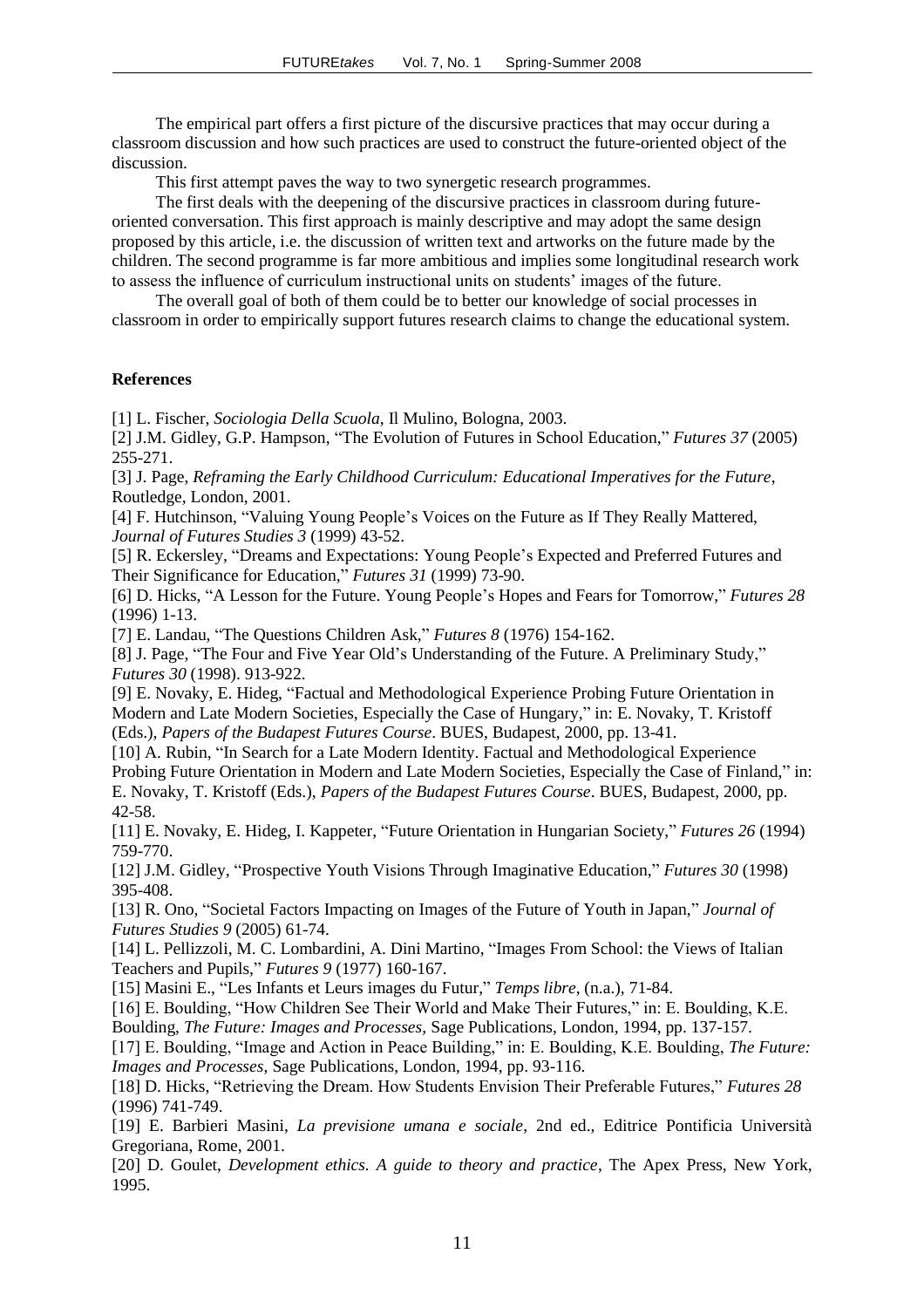[21] D. Goulet, "Cultural resistance in Latin America," in: E. Barbieri Masini, *The futures of culture*, UNESCO, Paris, 1995, pp. 100-111.

[22] S. Inayatullah, "Beyond the Postmodern: Any Futures Possible?", *Periodica Islamica 5* (1995) 2- 3.

[23] J. McHale, "Il tempo e il senso del futuro," *Il Veltro 30* (1976) 423-440.

[24] F. Polak, *The image of the future*, Elsevier, Amsterdam, 1973.

[25] P. Schafer, *Culture: beacon of the future*, Adamantine Press, London, 1998.

[26] S. Ketudat, R. Textor, *The middle path for the future of Thailand: technology in harmony with culture and environment*, East-West Center, Honolulu, 1990 [Electronic edition, 2004].

[27] R. Textor, *Austria 2005: projected sociocultural effects of the microelectronic revolution*, Otto Piesch, Vienna, 1983 [Electronic edition, 2004].

[28] F. Hutchinson, "Mapping and Imagined Futures: Beyond Colonising Cartography," *Journal of Futures Studies 9* (2005) 1-14.

[29] F. Hutchinson, "Maps, Metaphors and Myths: Beyond Impoverished Imagination About Peace, Development and the Future," *Journal of Futures Studies 10* (2005) 63-82.

[30] W. Griswold, *Cultures and Societies in a Changing World*, second edition, Pine Forge, Thousand Oaks, 1994.

[31] U. Hannerz, *Cultural Complexity. Studies in the Social Organization of Meanings*, Columbia University Press, New York, 1992.

[32] M. de Certeau, *The Practice of Everyday Life*, University of California Press, Berkeley, 1984.

[33] R. Carli, A. Mosca, *Gruppo e Istituzione a Scuola*, Bollati Boringhieri, Torino, 1988.

[34] G. Mialaret, *Introduzione Alle Scienze dell'Educazione*, Laterza, Bari, 1998.

[35] L. Amovilli, Noi e loro. *Gruppi di Lavoro Nelle Organizzazioni*, Raffaello Cortina, Milano, 2006.

[36] A. Alton-Lee, G. Nuthall, J. Patrick, "Reframing Classroom Research: A Lesson From the Private World of Children," *Harvard Educational Review 63* (1993) 50-84.

[37] G. Fele, I. Paoletti, *L'interazione in Classe*, Il Mulino, Bologna, 2003.

[38] D.A. McFarland, "Student resistance: how the formal and informal organisation of classrooms facilitate everyday forms of student defiance," *American Journal of Sociology 107* (2001) 612-678.

[39] J.M. Mahan, M. Stanard, "Classroom management concerns among young teachers in crosscultural settings," *Ethnic Forum 7* (1987) 36-48.

[40] M.T. Hallinan, S.S. Smith, "Classroom characteristics and student friendship cliques," *Social Forces 67* (1989) 898-919.

[41] E. Barbieri Masini, S. Rizza, *Il futuro vito dai bambini*, Unpublished manuscript, 1981.

*Simone Arnaldi has a PhD from the Pontifical Gregorian University in Rome, where he has been trained in Human and Social Futures Studies. He currently serves as the Director of the Jacques Maritain Foundation, a non profit research institute based in the Italian town of Trieste. In addition, he is a researcher at the Interdepartmental Research Centre on Environmental Law Decisions and Corporate Ethical Certification of the University of Padua (Italy). He is lecturer of sociology at the University of Trieste (Italy) and he has been teaching social foresight at the Universities of Padua and Trieste, and at the School for Advanced Studies of the Italian Ministry of Home Affairs. His major research interests are the social construction of future(s), the theory and practice of foresight, and the relation between science, technology and society, with specific focus on the social construction of expectations about S&T through communication and public engagement. His Websites include: [http://www.maritain.eu,](http://www.maritain.eu/) and [http://www.ciga.unipd.it](http://www.ciga.unipd.it/)*